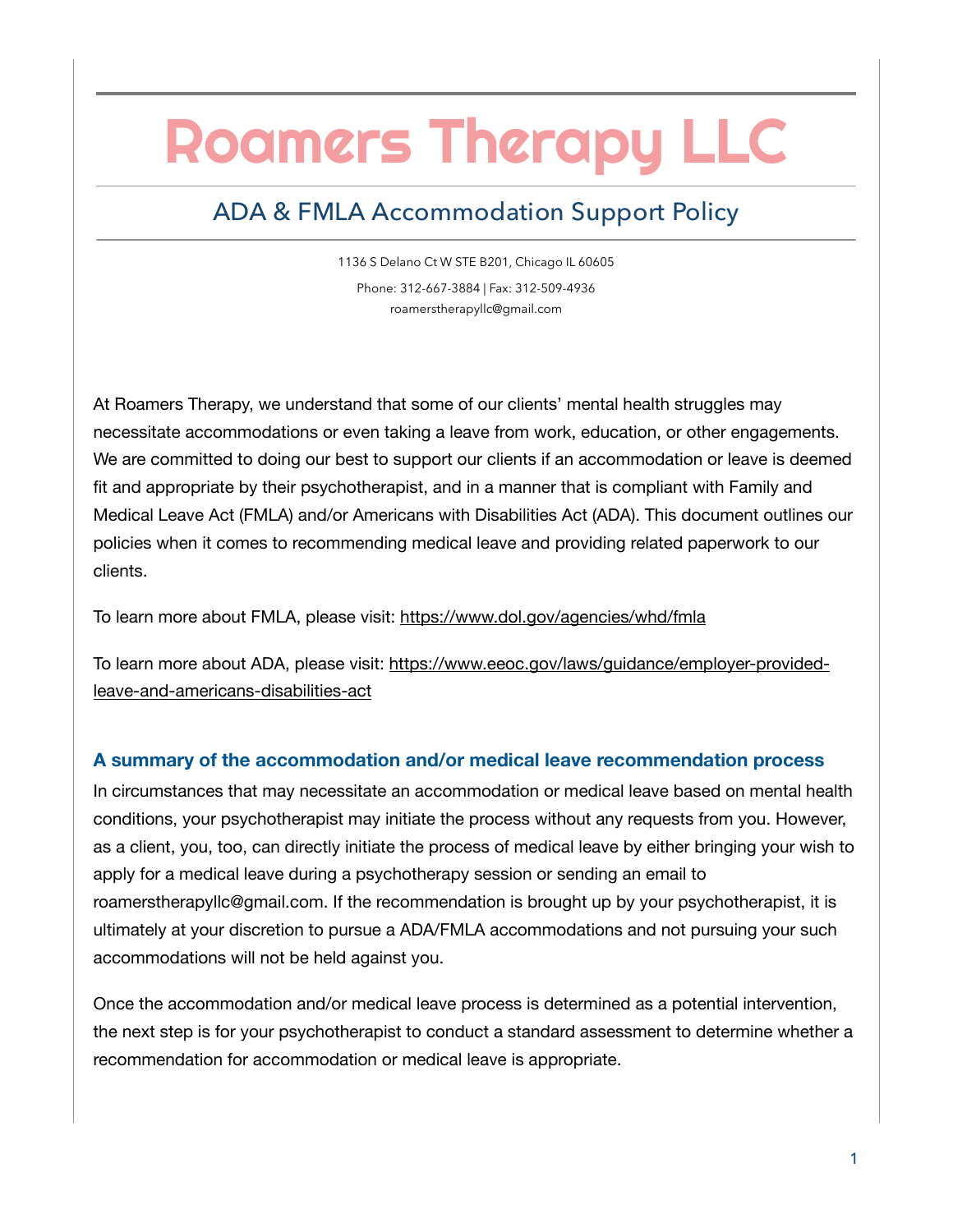Please note that your psychotherapist has a professional and ethical responsibility to deny any requests that are not deemed clinically appropriate. Therefore, a final recommendation cannot be guaranteed, even if the suggestion is initially brought up by your psychotherapist. On the other hand, your psychotherapist's decision will never be final. Even if your psychotherapist conducts an assessment and determines that a recommendation is not appropriate, they may revisit their assessment in periodic intervals and change their decision at a later time.

Some examples to conditions that may necessitate accommodations or medical leave are:

- Post-traumatic stress disorder
- Major depression
- Bipolar disorder

Some examples to conditions that may necessitate accommodations or medical leave but cannot be assessed by our clinicians and may require a referral to another medical professional (e.g., psychiatrist, neurologist) are:

- Attention-deficit/hyperactivity disorder (ADHD)
- Schizophrenia
- Neural disorders

Some examples to conditions that will not qualify for a recommendation for accommodations or medical leave are:

- Professional dissatisfaction or burnout
- Grief
- Adjustment disorders

### **Pre-requisites for providing ADA/FMLA accommodation recommendations**

Roamers Therapy clinicians are unable to provide any recommendations for work accommodation or medical leaves until they establish a continued relationship with their clients, which includes:

• Attending a minimum of 12 weekly psychotherapy sessions (53-minute).